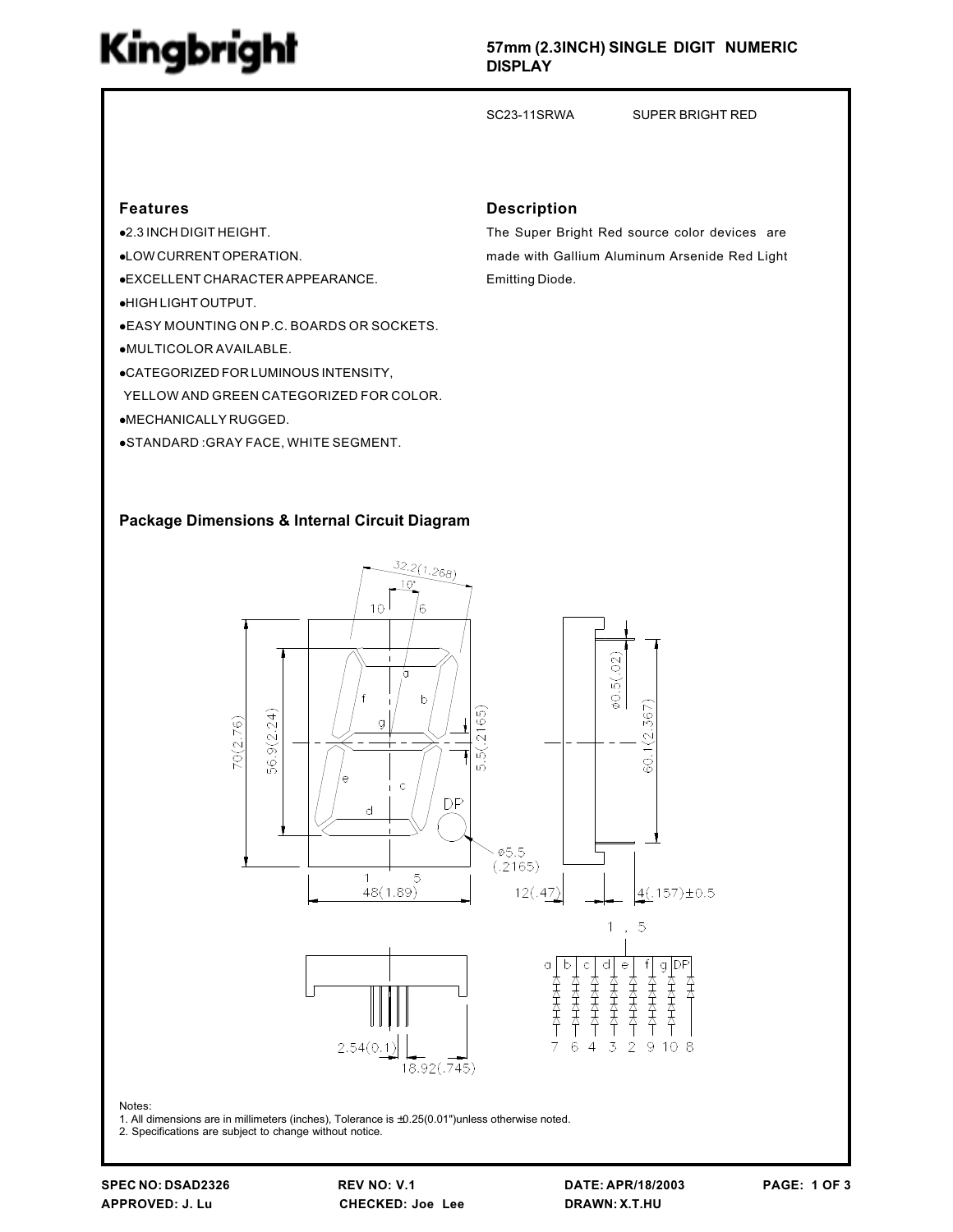## Kingbright

| <b>Selection Guide</b> |                                  |                |                       |       |                                            |  |  |  |  |
|------------------------|----------------------------------|----------------|-----------------------|-------|--------------------------------------------|--|--|--|--|
| Part No.               | <b>Dice</b>                      | Lens Type      | $iv$ (ucd)<br>@ 10 mA |       |                                            |  |  |  |  |
|                        |                                  |                | Min.                  | Typ.  | <b>Description</b>                         |  |  |  |  |
| ISC23-11SRWA           | <b>SUPER BRIGHT RED (GaAIAs)</b> | WHITE DIFFUSED | 26000                 | 75000 | Common Cathode, Rt.<br><b>Hand Decimal</b> |  |  |  |  |

### Electrical / Optical Characteristics at TA=25°C

| Symbol               | Parameter                | <b>Device</b>    | Typ. | Max. | <b>Units</b> | <b>Test Conditions</b> |
|----------------------|--------------------------|------------------|------|------|--------------|------------------------|
| $λ$ peak             | Peak Wavelength          | Super Bright Red | 660  |      | nm           | $I_F = 20mA$           |
| λD                   | Dominate Wavelength      | Super Bright Red | 640  |      | nm           | $I_F = 20mA$           |
| $\Delta \lambda$ 1/2 | Spectral Line Half-width | Super Bright Red | 20   |      | nm           | $I_F = 20mA$           |
| C                    | Capacitance              | Super Bright Red | 45   |      | рF           | $V_F = 0V$ : f = 1 MHz |
| <b>VF</b>            | <b>Forward Voltage</b>   | Super Bright Red | 1.85 | 2.5  | $\vee$       | $I_F = 20mA$           |
| <b>IR</b>            | Reverse Current          | Super Bright Red |      | 10   | uA           | $V_R = 5V$             |

### Absolute Maximum Ratings at TA=25°C

| Parameter                               | <b>Super Bright Red</b>            |    |  |
|-----------------------------------------|------------------------------------|----|--|
| Power dissipation                       | 100                                | mW |  |
| DC Forward Current                      | 30                                 | mA |  |
| Peak Forward Current [1]                | 155                                | mA |  |
| Reverse Voltage                         | 5                                  | V  |  |
| Operating/Storage Temperature           | -40 $\degree$ C To +85 $\degree$ C |    |  |
| Lead Solder Temperature [2]<br>$\cdots$ | 260°C For 5 Seconds                |    |  |

Notes:

1. 1/10 Duty Cycle, 0.1ms Pulse Width.

2. 2mm below package base.